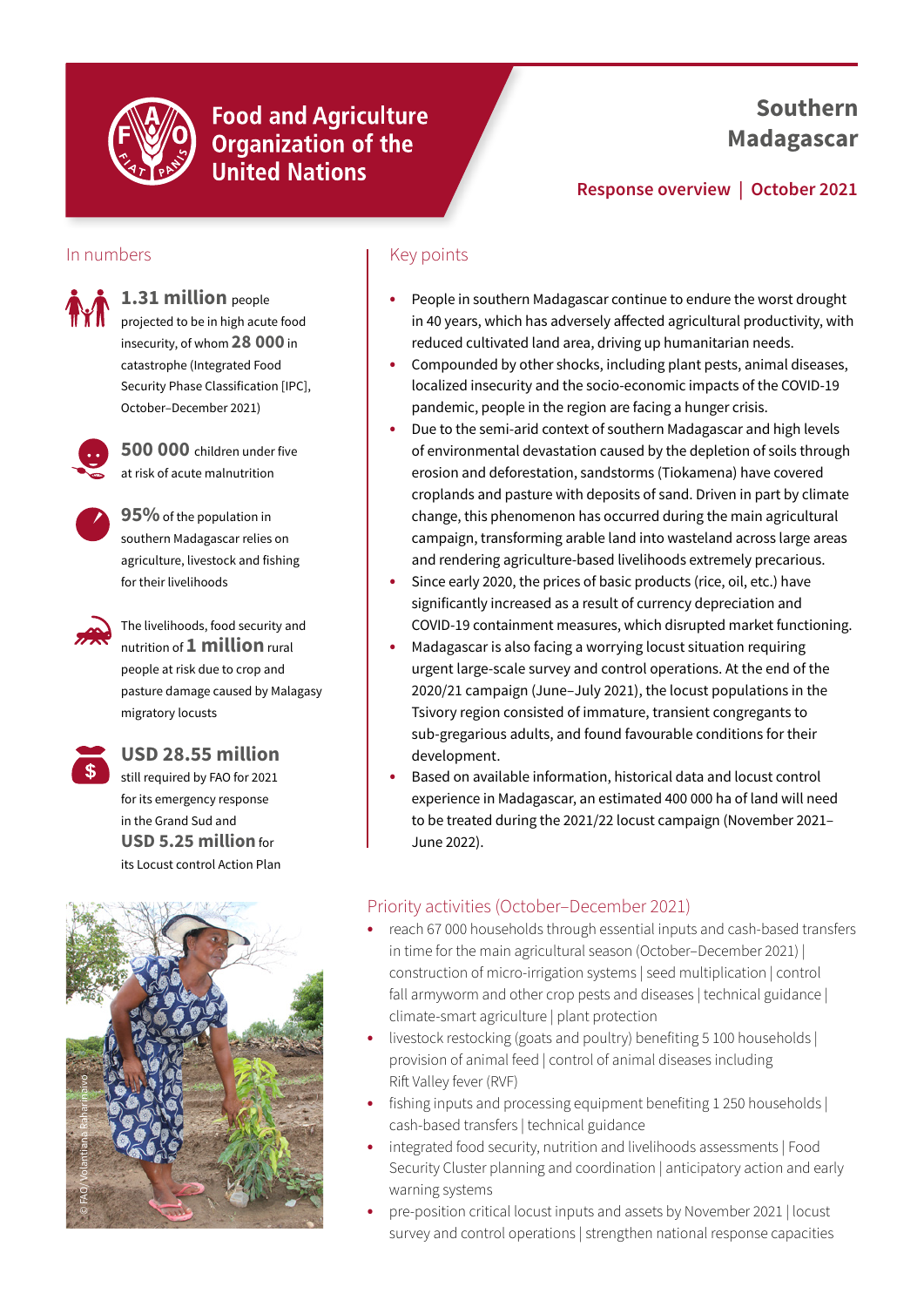Providing farmers with urgent livelihoods support during the main agricultural season starting in October 2021, as well as in time for the next dry season, will quickly increase food production.

#### Ongoing response

- **•** procurement of 360 tonnes of climate-resilient crop seeds and 240 kg of vegetable seeds for 67 000 drought-affected farming households across seven districts in Anosy and Androy regions – Ambovombe, Amboasary Atsimo, Beloha, Bekily, Betroka, Toalagnaro, and Tsihombe
- **•** procurement of vaccines and drugs for veterinary treatment of 225 000 animals
- **•** procurement of 15 000 hens, 3 000 goats and 500 sheep for 5 100 households
- **•** preparatory actions against locusts, including mobilization of one helicopter, procurement and triangulation of pesticides, deployment of technical expertise to the field and purchase of critical inputs to start the locust campaign in November 2021

#### Response to date

- **•** reached households with cash+ during the dry season to help meet their basic needs, some of whom received short cycle seeds to establish home gardens for enhanced food diversification and improved nutrition, and others received cash and irrigation kits
- **•** advocacy and resource mobilization with financial and technical partners | preparation of the Action Plan for the 2021/22 locust campaign | allocation of critical funding (emergency Technical Cooperation Programme projects and the Special Fund for Emergencies and Rehabilitation Activities [SFERA] – Needs Assessment and Programme development window, and Anticipatory Action window) | technical and operational mission deployed to Madagascar



Source: IPC. 2021. Madagascar (Grand South): Projected food security and nutrition situation, October-December 2021 [online]. Rome, Italy. [Cited 20 April 2021]. [http://www.ipcinfo.org/fileadmin/user\\_upload/ipcinfo/docs/IPC\\_Madagascar\\_](http://www.ipcinfo.org/fileadmin/user_upload/ipcinfo/docs/IPC_Madagascar_FoodSecurity_NutritionSnapshot_2021July_English.pdf) Abuja Plateau [FoodSecurity\\_NutritionSnapshot\\_2021July\\_English.pdf](http://www.ipcinfo.org/fileadmin/user_upload/ipcinfo/docs/IPC_Madagascar_FoodSecurity_NutritionSnapshot_2021July_English.pdf)

to avoid a repeat of the last locust plague in the country, which caused maize and rice production losses of more than 30 percent in affected regions.